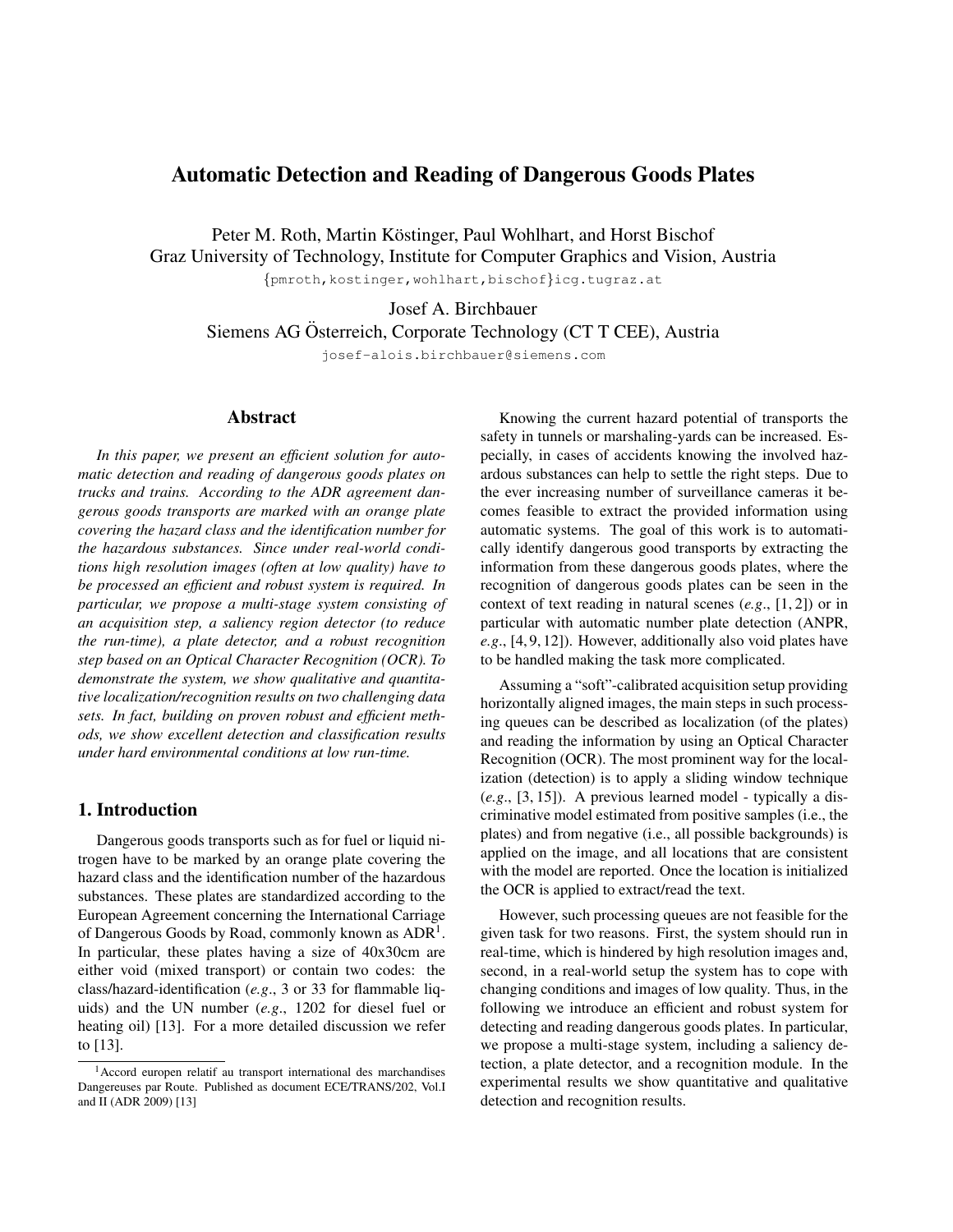# 2. System Description

For our task, however, the processing queue described Section 1 is infeasible for two reasons. First, due to the large image sizes 100,000s of locations would have to be analyzed resulting in insufficient run-time. Second, since the dangerous goods plates can mainly be described as homogeneous regions it is quite hard to discriminate them from similar regions that can be found on dangerous goods transports (*e.g*., trucks and trains) or even on the road, resulting in an unacceptable number of false detections.

Thus, in the following we propose a five-stage approach overcoming these problems. To reduce the detection time, we perform a *salient region detection* (based on a regionbased segmentation) to identify possible candidate regions and run a *detector* on the identified regions. In an *enhancement* step the contrast in the detected plates is increased to improve the classification using an *Optical Character Recognition (OCR)*. Finally, these results are checked versus a given database in a *lookup* step. The whole processing queue is illustrated in Figure 1.



Figure 1: Dangerous goods plate detection/recognition system: (a) salient region detection, (b) detection, (c) enhancement, (d) OCR, and (e) lookup step.

#### 2.1. Saliency Detection

Having in mind that all plates have to be orange, it would be obvious to use color information for segmentation, *i.e*., to search for orange regions. However, due to the large variability in color appearance resulting, *e.g*., from different illumination conditions, shadows, or dirt this is infeasible in practice. This is illustrated in Figure 2 for correctly identified plates: the color ranges from light orange over carmine to dark gray, which clearly shows that color is an insufficient information cue for our segmentation task.



Figure 2: Examples of real-world dangerous goods plates showing that due to the high variability a simple color model is insufficient to get a stable classification.

Figure 2, however, also reveals that the plates are mainly characterized by homogeneous regions, which can perfectly be described by a region-based segmentation. In particular, in our system we build on the Maximally Stable Extremal Region (MSER) algorithm of Matas et al. [10], which has proven to be one of the best interest point detectors in computer vision (*i.e*., it is invariant to affine transformations, allows for multi-scale detection, etc.).

The MSER method belongs to the family of watersheding algorithms [14], which generate a binary image B from an intensity image I by considering all possible thresholds  $\theta$ :

$$
\mathbf{B}_{\theta} = \begin{cases} 1 & \mathbf{I}(x) \ge \theta \\ 0 & \text{otherwise} \end{cases}
$$
 (1)

A maximally stable extremal region (MSER) is then a connected region which is stable over a large number of thresholds. To estimate the MSERs, first all pixels are ordered by their intensity (*i.e*., 0, ... ,255). Then, iteratively by increasing the threshold the corresponding pixels are added to the binary image and a list of connected components is returned.

The original formulation was limited to gray-scale images, however, for our application color would still provide valuable information. Donoser and Bischof [5] proposed to estimate a color-space transformation and applied the original MSER approach on the transformed images. In particular, they estimated a multivariate Gaussian distribution of the original RGB values and ordered the pixels by their Mahalanobis distance to this Gaussian distribution [5]. In contrast, Forssen [7] proposed to detect regions that are stable across a range of time-steps in an agglomerative clustering of image pixels based on proximity and similarity in color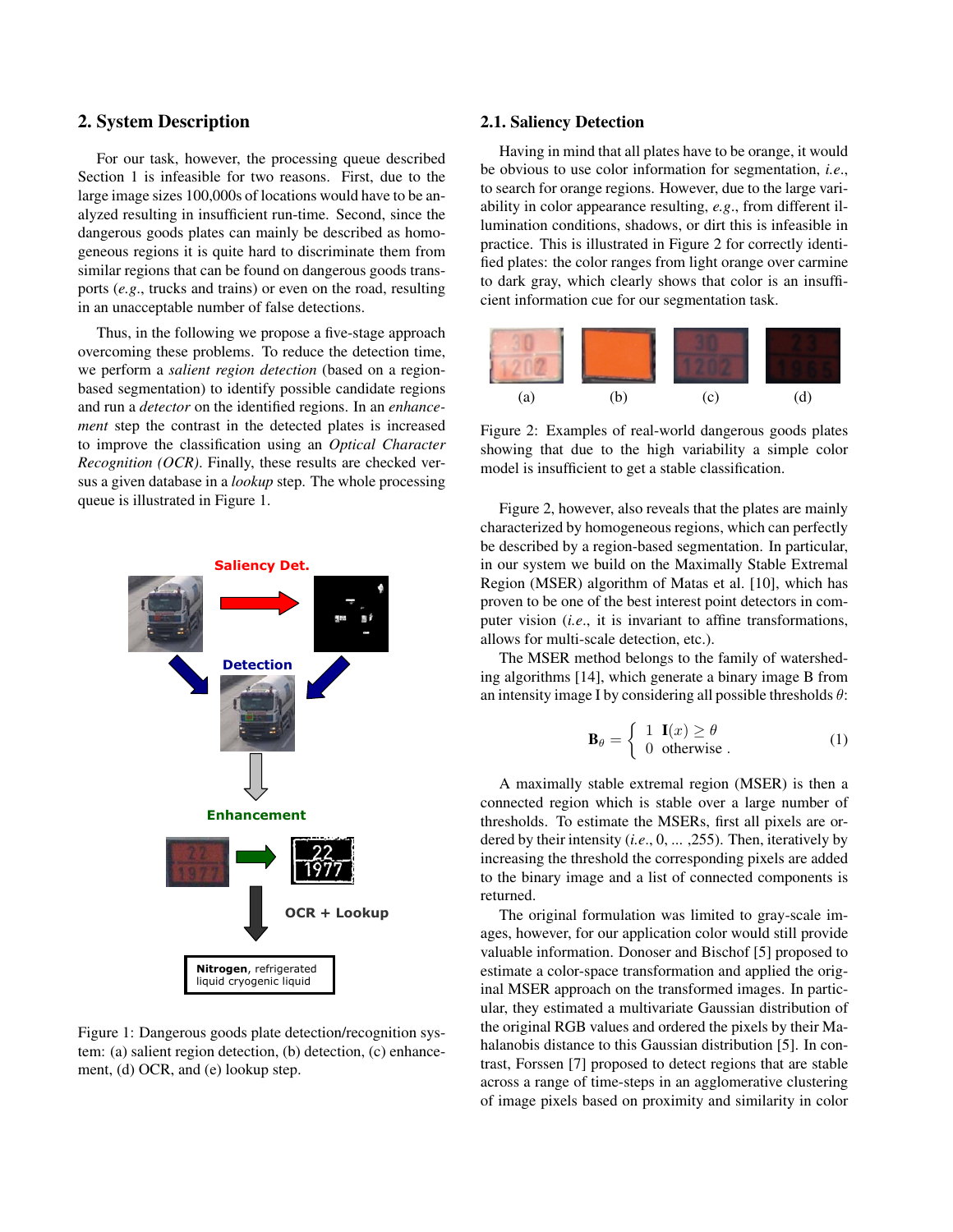[7]. The approach of Forssen is computationally too expensive and limited due to noisy images. However, for our purpose we can adapt the method of Donoser and Bischof. Since we cannot estimate a Gaussian distribution from the given data, we use Support Vector Regression [6] instead on a combined  $[R, G, B, cos(H), sin(H), S, V]$  color-space to learn a robust measure for "orangeness". In this way, we obtain a likelihood image covering the most essential information for our task, which can be used as input by the standard MSER method. Please note, using the likelihood image improves the segmentation but does not fully solve the task (due to the high variability within the data).

### 2.2. Plate Detector

Once we have detected the salient regions, *i.e*., the MSERs, within the image, as illustrated in Figure 1, we use this information to reduce the computational effort when running a sliding-window-based detector. Thus, the model is evaluated only for image locations that were identified during the segmentation process. In particular, to increase the detection performance we run three detectors in parallel: one for void plates, one for plates containing numbers, and one covering both cases.

In general, any classifier-based detector can be applied, but since, as can be seen from Figure 3(b), gradients provide an informative description of the data, in our system we apply the HOG-Detector of Dalal and Triggs [3]. Histograms of oriented gradients (HOGs) are locally normalized gradient histograms, which are estimated as follows. Given an image I the gradient components  $g_x(x, y)$  and  $g_y(x, y)$  for every position  $(x, y)$  the image is filtered by 1-dimensional masks  $[-1, 0, 1]$  in x and y direction [3]. This is illustrated in Figure 3(a) and (b).

Then, to create the HOG descriptor, the image is divided into non-overlapping 10x10 cells. For each cell, the orientations are quantized into 9 bins and weighted by their magnitude. Groups of 2x2 cells are combined in overlapping blocks and the histogram of each cell is normalized using the L2-norm of the block, which is illustrated in Figure 3(c). Using the thus obtained descriptors we then learn a discriminative classifier using a Support Vector Machine. During the evaluation for all image locations pre-selected by the segmentation step a HOG descriptor is estimated and checked versus the previously learned model.



Figure 3: HOG descriptor: (a) input image, (b) gradient image, and (c) descriptor.

#### 2.3. Contrast Enhancement

To obtain reasonable results of the OCR, we require images of high contrast. However, as can be seen from Figure 4(a), the detected regions cannot directly be used as input for the OCR step. Although, the structure of the plates assumes a bimodal nature, this cannot be captured by simple foreground-background segmentation methods. Due to the severe intra-class variance of the plates' background automatic thresholding methods such as Otsu's [11], which is used in most OCR systems, are prone to errors and artifacts. Thus, as a pre-processing step we binarize the potential plate regions by generating a color model in which the plate's orange background can be discriminated well from other colors. In particular, we apply the Support Vector Regression likelihood map introduced in Section 2.1. The required binarized image showing the letters and the frame of the plate are estimated by thresholding the convolution with a Laplacian of Gaussian filter. As shown in Figure 4(b), in this way excellent segmentations can be obtained.



Figure 4: The original input images are insufficient as input for the OCR – a preprocessing step is required: (a) original and (b) pre-processed data.

## 2.4. Number Recognition

Now, having estimated the location of potential dangerous goods plates, we can extract the contained information, *i.e*., the hazard identification number (HIN) and the UN number, using an OCR. However, the binary images obtained by the enhancement step as described in Section 2.3 can not directly be used as input for the OCR. The image still contains non-text artifacts such as the plates' border and minor segmentation inaccuracies, which would lead to wrong recognition results. Hence, to remove those lines, we apply a Hough transformation [8] to the binarized image. In Hough space the candidate angles are constrained and a non-maximum suppression next to the located maxima is applied. By fitting the Hough lines to three horizontal and two vertical lines, as illustrated in Figure 5(a) and (b), the border can be removed and the image patch can be subdivided into two separate parts which can be used as input for the OCR. This is illustrated in Figure 5(c).

In particular, we use a standard OCR software (*i.e*., Tesseract OCR<sup>2</sup>). For feature extraction the OCR uses a polygonal approximation of the connected components of

<sup>2</sup>http://sourceforge.net/projects/tesseract-ocr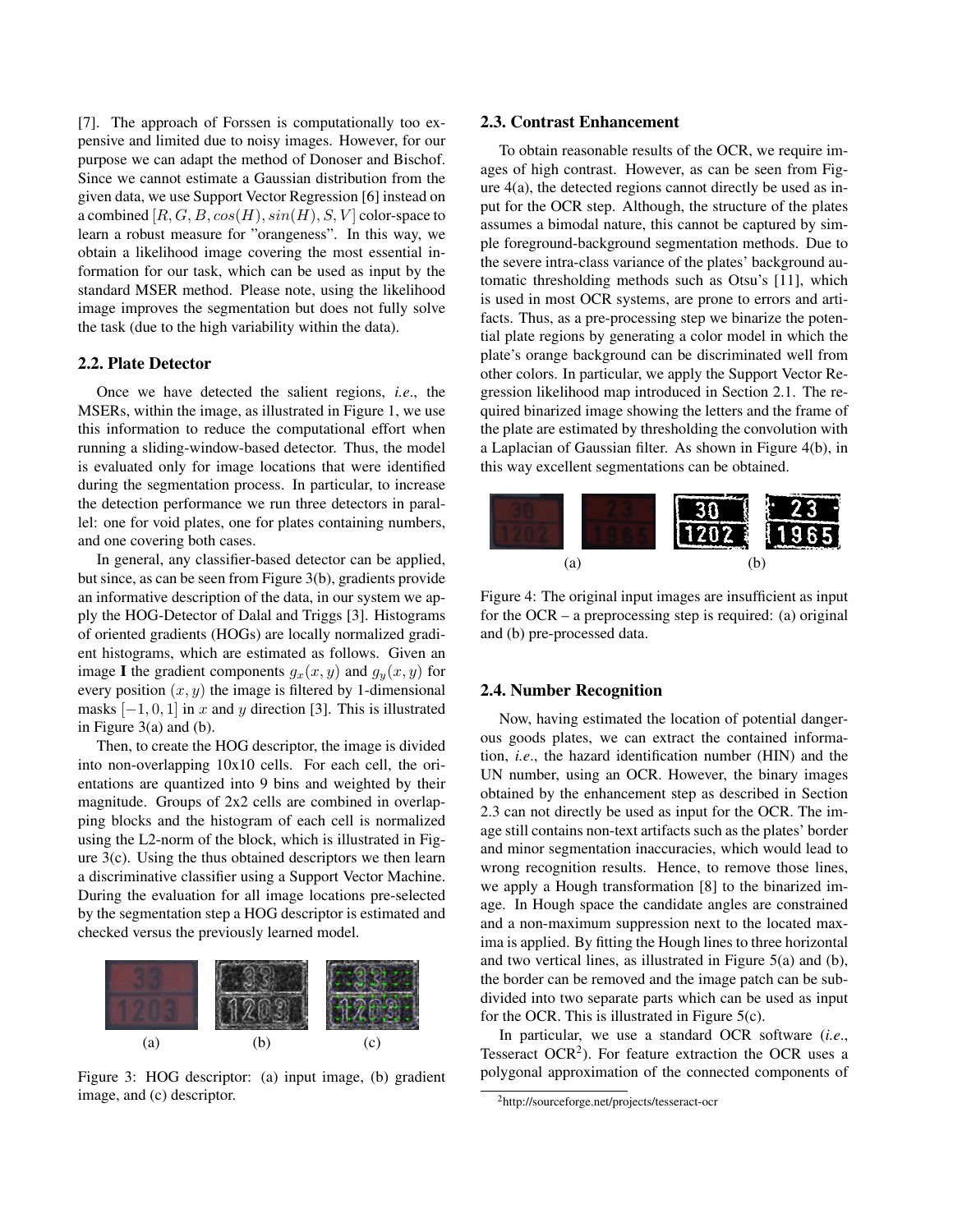

Figure 5: Number extraction for OCR: using a Hough transformation on the binarized images (a) the horizontal and vertical lines are identified (b) and removed yielding the input for the OCR (c).

the binary image. The extracted features are used to match to a set of allowed prototypes. To minimize the error rate and to speed up the text extraction, we reduced the allowed character set to numbers and the letter X, which indicates a dangerous reaction of the substance with water.

## 2.5. Lookup

Finally, after running the OCR the obtained results are checked versus the UN database containing all possible number combinations. Moreover, in this step errors of the OCR can be compensated due to restrictions given by the database entry. The unique 4-digit code allows direct inference on the hazard identification number (HIN). The HIN and UN are checked vice-versa for correspondence and this information can be used to detect and correct errors of the independent number recognition results. The errors are mostly based on mixed up digits (*e.g*., 8 instead of 0) or clutter that resembles a digit in a similar geometric configuration. For instance, if the UN and the HIN were recognized as 1202 and 38, the HIN can be corrected to 30.

# 3. Experimental Results

To demonstrate our system, we generated two real-world data sets, *Trucks* and *Railway*. The *Trucks* data set illustrating different conditions during a whole day consists of 54 images showing trucks with and 177 images showing trucks without orange plates; all of them having a resolution of 4 mega-pixels. The *Railway* data set consists of 164 images showing wagons with and 380 images without plates. The resolution varies from 6 to 16 mega-pixels depending on the vehicle length. Hence, it is clear that an efficient system is required. In fact, on a customary computer system (*i.e*., Intel Core2Duo, using only one core) the whole queue runs in less than 1 second for the *Trucks* and, depending on the image size, in 1-2 seconds on the *Railway* data set. If a less sophisticated processing queue (*e.g*., skipping the saliency detection) is applied, the computation time per image can go up to 10 minutes! As can be seen from Figures 6 and 7 the data sets are challenging since they cover realistic problems such as changing illumination, shadows, cluttered backgrounds, polluted plates, and low contrasts.

Due to the constraints given by the specific application the two tasks mainly differ in the image acquisition setup and the resolution of the images. Since for trucks the orange plates have to be mounted in the front and the rear of the vehicle, existing high resolution image acquisition setups which are typically mounted on highways can be applied. In contrast for trains the plates are mounted at the side and due to the vehicle length a line-scan camera is required to capture the single images. The dangerous goods plates, however, follow the same conventions, *i.e*., they are composed by a hazard-identification and an UN number, thus, the same processing steps can be carried out. To evaluate the system, we analyze both, the detection accuracy (localization) and the performance of the number recognition.

#### 3.1. Trucks

First, we evaluate the plate detection on the *Trucks* data set, where we show the results obtained by the three classifiers discussed in Section 2.2. The obtained results are summarized in Table 1, where we show the recall (*i.e*., the percentage of correctly detected plates) and as a measurement for the precision the false positives per image (FPPI).

|                     | recall | <b>FPPI</b> |
|---------------------|--------|-------------|
| all plates          | 94.44% | 0.12        |
| plates with numbers | 96.66% | 0.01        |
| void plates         | 79.16% | 0.06        |

Table 1: Detection characteristics for all three detector types for the *Trucks* data set.

It can be seen that for the combined classifier for a recall of 94% only 1 false positive is reported per 10 frames. This is especially an excellent result since the void plates do not contain any informative structure and can easily be mixed up with other homogeneous regions in the images. Moreover, if reducing to plates containing numbers (which are the interesting ones), for a recall of 97% only 1 false positive per 100 images is reported. These results are illustrated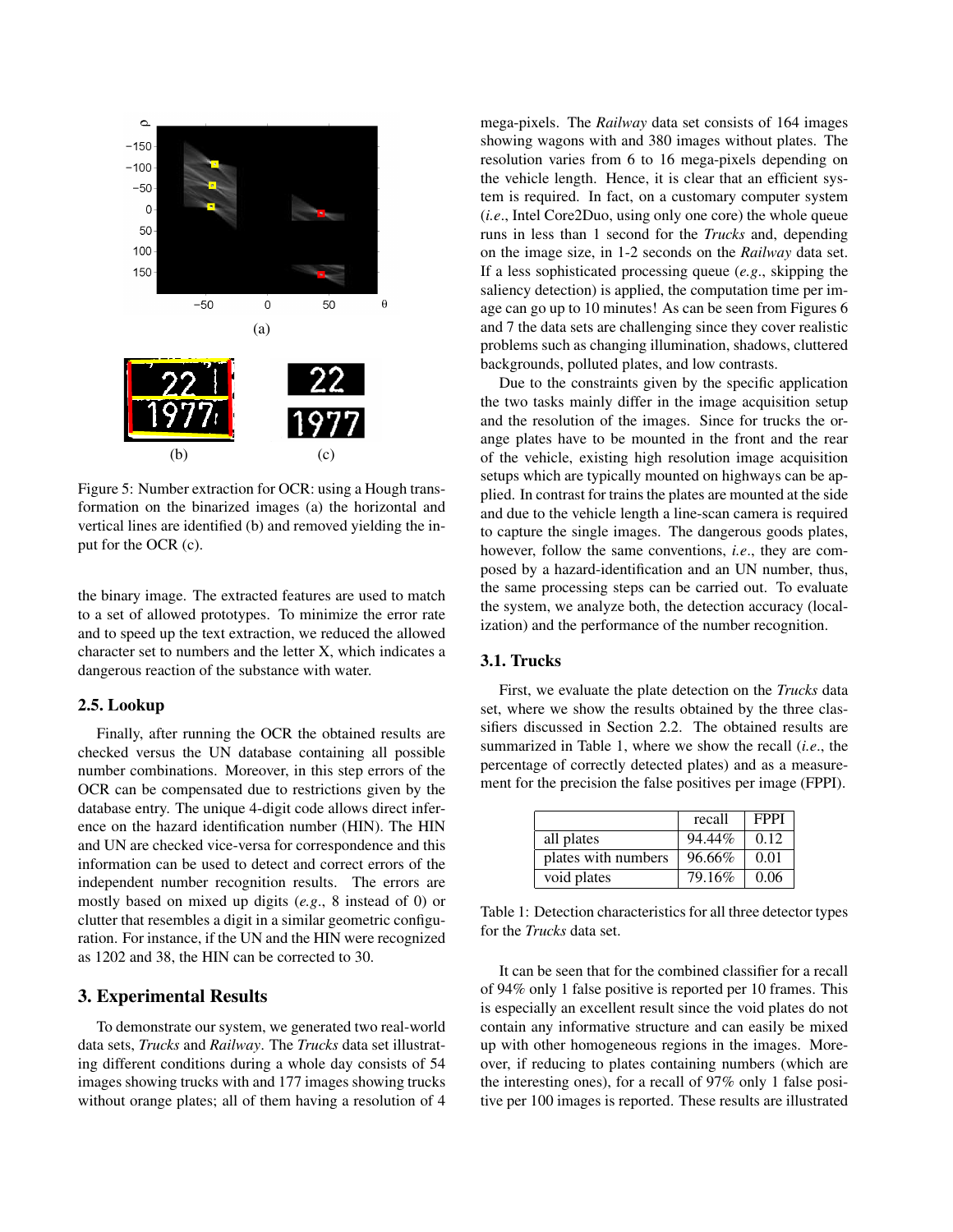in Figure 6. From Figure 6(a) it can be seen that even under difficult varying illumination conditions accurate detections can be obtained. In contrast, as shown in Figure 6(b), misses mainly result from highly polluted plates and low contrasts. In both cases the segmentation fails and no detections are reported. The false detections shown in Figure 6(c) are detected as void plates, which is plausible considering the appearance.

Next, we evaluate the recognition performance for both the HIN and the UN number. For that purpose all plates that were detected in the previous step are used as input for the OCR and the Lookup step. Table 2 shows these results, separated into plates with and without numbers. For the plates containing a dangerous goods information around 95% of all plates are classified correctly whereas for all void plates also a void response was returned, *i.e*., none of these plates were wrongly classified! Hence, even if the detection step returns a small number of false detections (mainly void plates) this would not harm the overall system, since no (wrong) information is extracted. Thus, applying the combined classifier for this task is a considerable trade-off.

|     | plates with number | void plates |
|-----|--------------------|-------------|
| HIN | 94.45%             | 100.00%     |
| UN  | 96.36%             | 100.00%     |

Table 2: Recognition characteristics for HIN and UN number for the *Trucks* data set.

#### 3.2. Railway

Next, we run the same experiments on the *Railway* data set. Since this data set does not contain images with void plates the detection task was run only using the model not representing void plates. The obtained detection and recognition results are summarized in Table 3 and Table 4. In addition, illustrative detection results are given in Figure 7.

It can be recognized that compared to the *Trucks* data set the detection rate is a little bit lower. This can be explained by the quality of the images (noise, low resolution, artifacts of the line-scan camera, etc.) and the partly distorted geometry of the plates which are mounted on the curved tank wagons. However, as can be seen from Figure 7(b) often even for a human it would be quite hard to recognize the orange plates. In contrast, Figure 7(a) shows that excellent detection results are obtained under varying environmental conditions, where the small number of false positives mainly result from homogeneous regions containing parts of text or logos. However, such detections return a void response during the OCR step and do not harm the recognition performance. In contrast, as shown in Table 4 for the correctly detected plates an excellent recognition performance is obtained.

|                                    | recall | <b>FPPI</b> |
|------------------------------------|--------|-------------|
| plates with numbers $\vert$ 93.75% |        | 0.02        |

Table 3: Detection characteristics for the plate detector for the *Railway* data set.

|            | plates with number | void plates |
|------------|--------------------|-------------|
| <b>HIN</b> | 96.67%             |             |
| UN         | 95.33%             |             |

Table 4: Recognition characteristics for HIN and UN number for the *Railway* data set.

## 4. Conclusion

In this paper, we tackled the problem of automatic detection of dangerous goods plates, which can be of considerable interest for transportation safety. For instance, in case of accidents knowing which dangerous goods are involved in the accident could help to take the right necessary steps. In particular, we propose a five-stage method: salient regions detection (to reduce computational costs), detection of plates, contrast enhancement, text extraction, and a lookup in the database. For all of these steps we apply proven and widely used methods assuring the required stability. The qualitative and quantitative results, which were obtained on challenging data sets, show that the approach works quite robustly, even in realistic scenarios. Future work would include locating and recognizing the diamondshaped dangerous goods symbol sign, reading the license plates by means of ANPR, and improving the image acquisition setup.

# Acknowledgment

The work was supported by the FFG projects MDL (818800) and SECRET (821690) under the Austrian Security Research Programme KIRAS.

# References

- [1] U. Bhattacharya, S. K. Parui, and S. Mondal. Devanagari and bangla text extraction from natural scene images. In *Proc. Intl' Conf. on Document Analysis and Recognition*, pages 171–175.
- [2] X. Chen and A. L. Yuille. Detecting and reading text in natural scenes. In *Proc. CVPR*, volume II, pages 366–373, 2004.
- [3] N. Dalal and B. Triggs. Histograms of oriented gradients for human detection. In *Proc. CVPR*, volume I, pages 886–893, 2005.
- [4] M. Donoser, C. Arth, and H. Bischof. Detecting, tracking and recognizing license plates. In *Proc. Asian Conf. on Computer Vision*, volume II, pages 447–456, 2007.